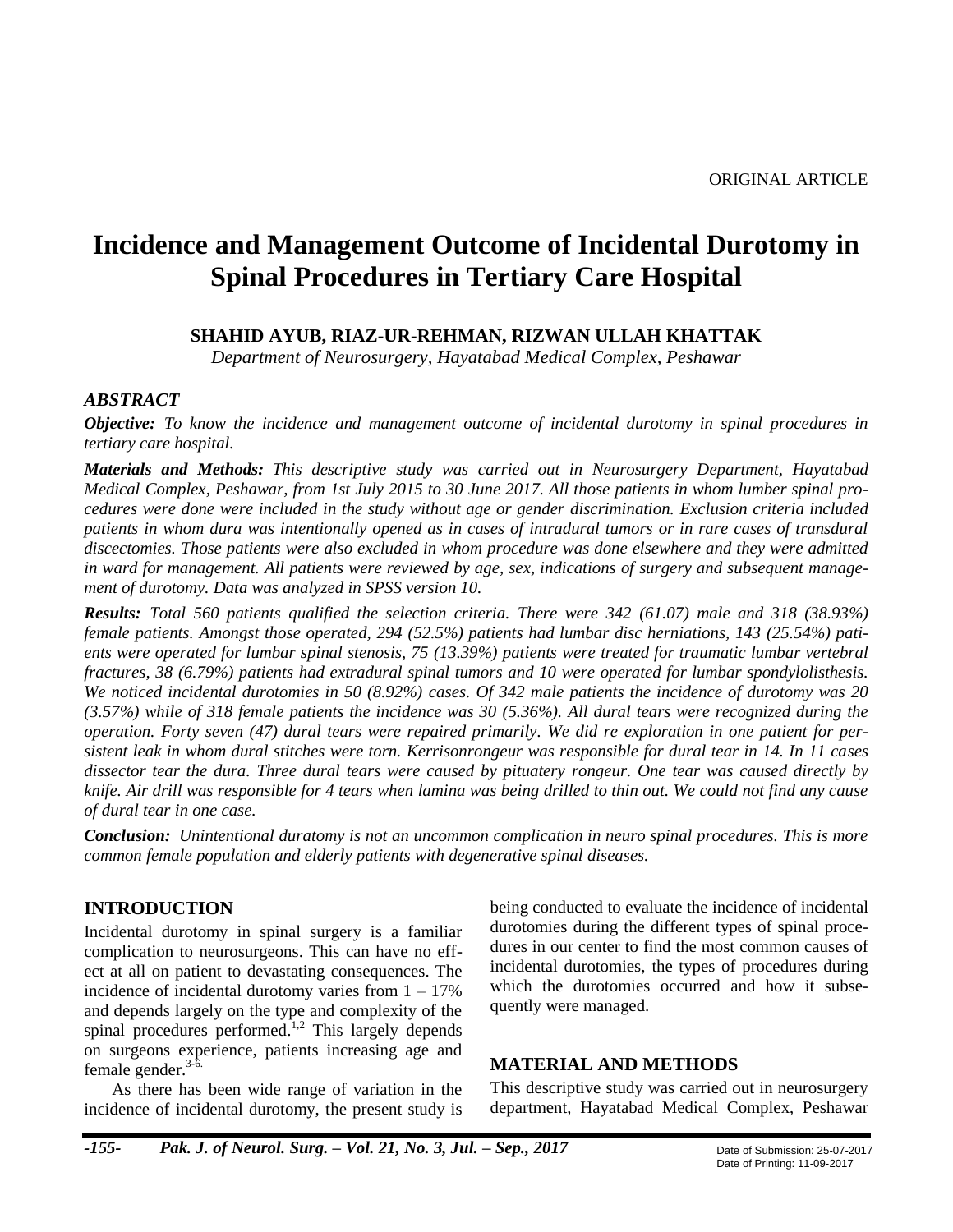from 1st July 2015 to 30 June 2017. Prior approval was taken from ethical committee of Research, HMC, Peshawar.

Informed written consent was taken from the patients explaining the purpose of study and its effects on patients care. The patient's record was taken from patient's data base of our ward computer and retrospectively analyzed. All those patients in whom lumber spinal procedures were done were included in the study without age or gender discrimination. Exclusion criteria included patients in whom dura was intentionally opened as in cases of intradural tumors or in rare cases of transdural discectomies. Those patients were also excluded in whom procedure was done elsewhere and they were admitted in ward for management.

All patients were reviewed by age, sex, indications of surgery and subsequent management of durotomy.

Patients' data was recorded in semi structured proforma. The data was then analyzed by SPSS version 10. Frequency and percentage was calculated for categorical variables. Mean  $\pm$  SD was calculated for age. Results were presented as graphs and tables.

#### **RESULTS**

Total 560 patients qualified the selection criteria. Patients with different types of spinal procedures performed in our department were analyzed retrospectively. There were 342 (61.07) male and 318 (38.93%) female patients.

| S. No. | Gender | <b>Number of Patients</b> | Percentage |  |
|--------|--------|---------------------------|------------|--|
|        | Male   | 342                       | 61.07%     |  |
|        | Female | 318                       | 38.93%     |  |

**Table 1:** *Gender Distribution of Study Population.*

Amongst those operated, 294 patients had lumbar disc herniation, 143 patients were operated for lumbar spinal stenosis, 75 patients were treated for traumatic lumbar vertebral fractures, 38 patients had extradural spinal tumors and 10 were operated for lumbar spondylolisthesis.

In this study population we noticed incidental durotomies in 50 (8.92%) cases. Of 342 male patients the incidence of durotomy was 20 (3.57%) while of 318 female patients the incidence was 30 (5.36%). This genders difference was also statistically significant.

| <b>Table 2:</b> Indications of Lumber Region Spinal Sur- |  |  |  |
|----------------------------------------------------------|--|--|--|
| geries.                                                  |  |  |  |

| S. No.         | <b>Number</b><br><b>Etiology</b><br><b>Operated</b> |     | <b>Percentage</b> |  |
|----------------|-----------------------------------------------------|-----|-------------------|--|
|                | Lumbar disc<br>herniation                           | 294 | 52.5%             |  |
| $\mathfrak{D}$ | Spinal stenosis                                     | 143 | 25.54%            |  |
| 3              | Vertebral<br>fractures                              | 75  | 13.39%            |  |
| 4              | Extradural spinal<br>tumor                          | 38  | 6.79%             |  |
|                | Spondylolisthesis                                   | 10  | 1.79%             |  |

We were able to recognize all dural tears during the operation. Forty seven  $(47 = 94\%)$  dural tears were repaired primarily by applying  $4 - 0$  waxed silk in continuous manner. A blood soaked surgical or fats followed by spongeston packing was done over the dura after primary repair. Three  $(3 = 6\%)$  patients had dural tears in unstichable area. These were sealed with dural sealant, fats and spongeston. In one patient amongst these three additional lumber drain was placed and removed after two days. In all repaired cases, valsalva maneure was applied to make sure that no leak occurs after repair. Patients were advised bed rest for 48 hours post operatively. We did re exploration in one (2%) patient for persistent leak in whom dural stitches were torn.

| S. No. | <b>Insulting Factor</b><br>to Dura | No of<br><b>Patients</b> | <b>Percentage</b> |
|--------|------------------------------------|--------------------------|-------------------|
|        | Karrison Rongeur                   | 23                       | 46%               |
| 2      | <b>Dissector</b>                   | 18                       | 36%               |
| 3      | <b>Pituatery Rongeur</b>           | 6                        | 12%               |
|        | Knife                              | 2                        | 4%                |
|        | Unidentifiable<br>cause            |                          | 2%                |

**Table 3:** *Insulting factors responsible for dural tear.*

We noted that Kerrison rongeur was responsible for dural tear in 14 patients. In 11 cases dissector tear the dura when piece of bone or ligamentum flavum was being released from the underlying dura. Three dural tears were caused by pituatery rongeur. One tear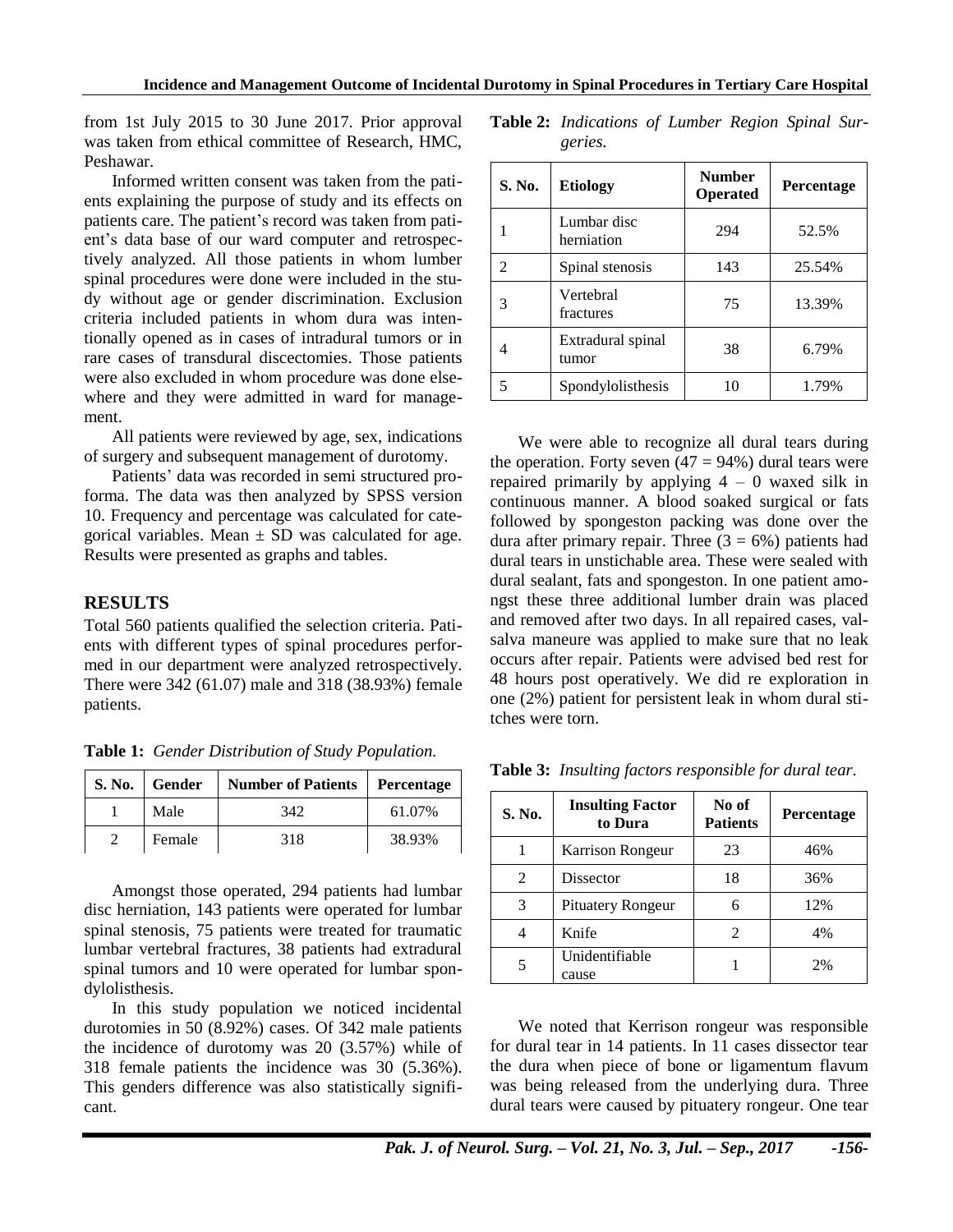was caused directly by knife. Air drill was responsible for 4 tears when lamina was being drilled to thin out. We could not find any cause of dural tear in one case.

#### **DISCUSSION**

Incidental dural tears are not uncommon in neurosurgical proceedures<sup>1</sup>. This condition has to be recognized per operatively, otherwise serious complications may happen which may lead to meningitis or even death of the patients. Persistent CSF leak leads to symptoms like nausea, vomiting, postural headache, dizziness, photophobia, tinnitus and vertigo due to decrease in the volume of CSF.<sup>7,8</sup>

In this study we noted incidental durotomies in 50 (8.92%) cases. Various studies in literature has given various ranges which stat from 1 up to  $17\%$ <sup>4,7,9</sup> This variation is however because of multicentre study designs and questionnaires based surveys.<sup>3,10</sup>

We studied 342 male patients in which we noted durotomies in 20 (3.57%) patients while of 318 female patients the incidence was 30 (5.36%). This genders difference is statistically significant.

Different studies indicated that increasing age and female gender has been associated with increased incidence of incidental durotomies. 1,3 Our study results are in line with previous researchers work.

With aging process the degenerative changes occurs that decreases the diameter of the spinal canal. These changes include ligamentum flavum hypertrophy, osteophytes formation and facet hypertrophy. All these factors affects the incidence of dural tears. So is spondylolisthesis which also the canal diameter decreases leading to increase incidence of dural tears. Several other studies $1<sup>3,11</sup>$  also reported these degenerative changes to be risk factor for incidental dural tears. Wang et al. in his research paper published 18 different diseases association with dural tears and found that patients with spinal canal stenosis without spondylolisthesis demonstrated 13% of incidental dural tears. Hence, based on ours' and others<sup>'12,3</sup> findings elderly female patients with degenerative spondylolisthesis and associated stenosed vertebral canal should be counseled about high risk of dural tears and its subsequent management.

In this study we see that Kerrisonrongeur is responsible for dural tear in 23 (46%) patients. In 18 (36%) cases dissector teared the dura .In other local studies<sup>1</sup> rongueur is the commonest cause follofed by dissector injuries.

## **CONCLUSION**

Unintentional duratomy is not an uncommon complication in neurospinal procedures. This is more common in female population and elderly patients with degenerative spinal diseases. The commonest cause of duratomy is karrison ranjour during laminectomy.

This study is being conducted on a relative smaller number of patients. Moreover the surgeries were performed by various surgeons irrespective of their experiences. A larger population studies and selection of patients being operated by surgeons with comparable experience is recommended to establish the study results with more confidence.

*Address for Correspondence: Dr. Shahid Ayub Associate Professor, Department of Neurosurgery MTI Hayatabad Medical Complex, Peshawar Email: [drshahidayub@yahoo.com](mailto:drshahidayub@yahoo.com) Cell No: +92-91-3339159312*

#### **REFERENCES**

- 1. Farooq G, Shaikh A, Aorangzeb, Alishah, Altaf S. "Incidental dural tears during lumbar spine surgery: Risk factors, Location, incidence, complications, treatment and clinical outcome." Pak J Surg. 2013; 29 (3): 205-210.
- 2. Hodges SD, Humphreys SC, Eck JC, Covington LA. Management of incidental duratomy without mandatory bed rest. A retrospective review of 20 cases. Spine (Phila Pa 1976), 1999; 24: 2062-2064.
- 3. Takahashi Y, Sato T, Hyodo H, Kawamata T, Takahashi E, Miyatake N, Tokunaga M.Incidental durotomy during lumbar spine surgery: risk factors and anatomic locations. J Neurosurg spine, 2013; 18: 165-169.
- 4. Guerin P, Benchikh A, Fegoun El, et al. Incidental duratomy during spine surgery: Incidence, management and complications. Journal.
- 5. Deyo RA , Cherkin DC, Loeser JD, et al. Morbidity and mortality in association with operations on lumbar spine. J Bone Joint Surg. 1992; 74A: 536-43.
- 6. Eismont FJ, Wiesel SW, Rothman RH. Treatment of dural tears associated with spinal surgery. J Bone and Joint Surg [Am], 1981; 63: 1132-6.
- 7. Cammisa FP Jr, Giradi FP, Sangani PK, Parvataneni HK, Cadag S, Sandhu HS: Incidental duratomy in spine surgery. Spine, 2000; 25: 2663-2667.
- 8. Saxler G, Kramer J, Barden B, Kurt A, Pfortner J, Bernsmann K: The long-term clinical sequelae of incidental duratomy in lumbar disc surgery. Spine, 2005; 30: 2298-2302.
- 9. Barrios C, Ahmed M, Arrotegui JI, et al. Clinical fac-